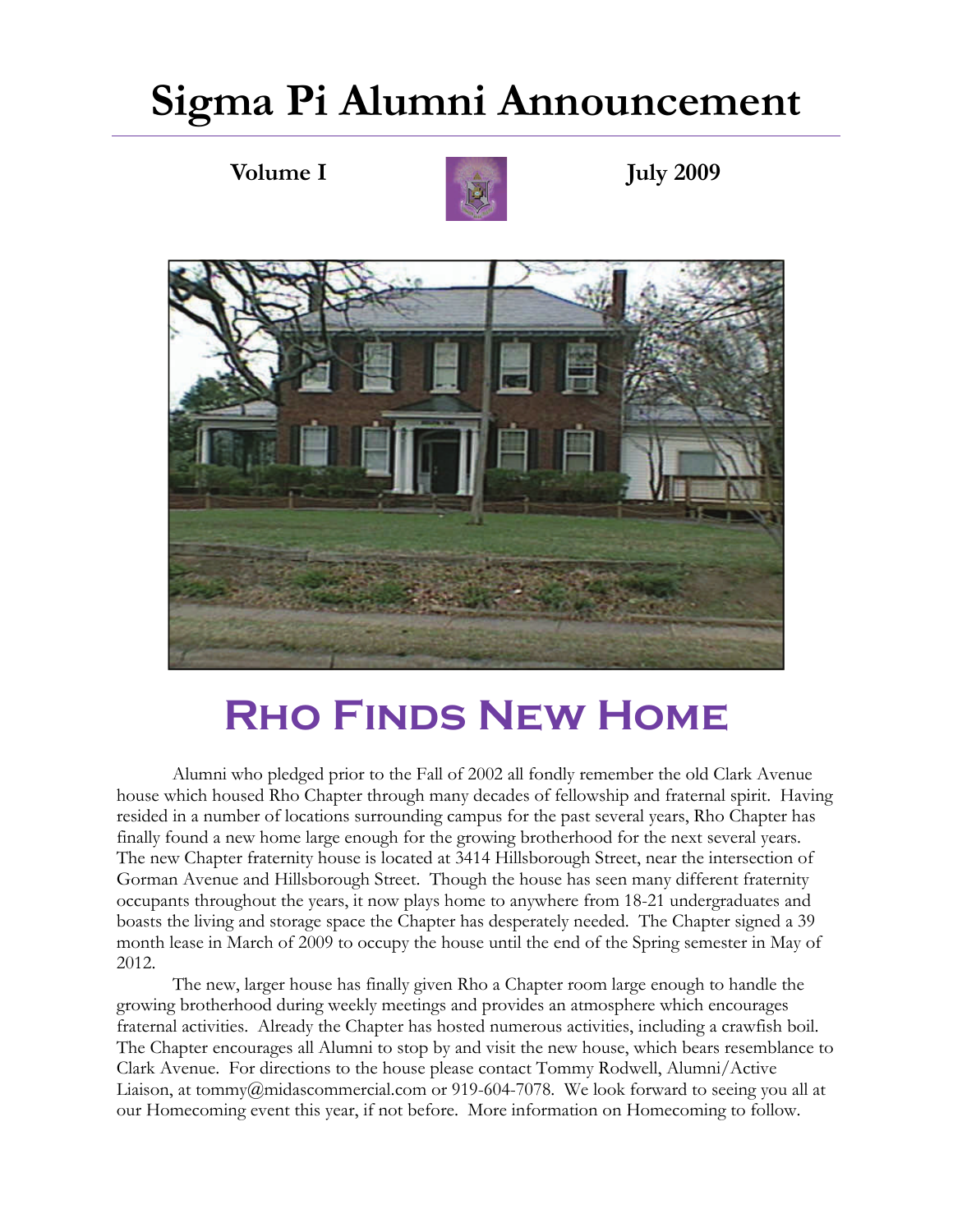Brothers of Sigma Pi,

 Please allow us the opportunity to bring you up to speed on a couple of very important topics; the re-formation of the Alumni Association & the current housing situation of the Active Brotherhood.

 First, the re-formation of the Alumni Association. For the last 10+ years, our alumni association has for all rights, been inactive. However, beginning in February 2009, that has all changed. At our annual meeting, a number of folks decided that it was time for the alumni to do what good alumni do, get involved. Seven gentlemen volunteered to serve as inaugural members of the restructured association. They are Charlie Gardner, Grady Sykes, Jack Daniels, Dan Ingram, Tommy Rodwell, Chris Albers, & Brent Brewbaker. In this group, and in addition to holding an office of the association, each member has taken on a focus area and is committed to leading an effort in building a foundation that our alumni association can be built on for years to come. These men are serving staggered 3-yr terms, meaning that we have a lengthy commitment from each that will certainly see substantial progress in the not-so-distant future.

 Secondly, the current housing situation and a brief history on how we got where were are. Back in 1995 it became painfully clear that the fraternity was going to have to relocate. The Clark Ave house was seconds away from being condemned (if anyone told the city), so a few involved alumni spearheaded a purchase of a lot on Greek Way (area where other new/nice Greek houses are located). The purchase price of this land was \$150k. To make this happen, and for the bank to give us a loan, we had to sell the Clark Ave house. We got it appraised, the value was also \$150k, and the church next door was the first person thru the door to offer on it. Being that we needed to remain in the house until our new land (and house) could be constructed  $\&$  the fact that the church had to raise the money, they allowed us to stay in the house indefinitely until both parties were ready to move forward. Their promissory note was enough for the bank to lend the association the money. Over the next few years, we had a few fund raisers, etc., raised some money, paid down the lot, but due to a huge drop in active numbers, were never able to pull the trigger on building the new house. Forward to 2002, the church was ready to exercise their option to buy the house. We told them that we no longer wanted to sell to them, they took us to court, church vs. frat, guess who won! We were forced out at the end of that semester. The dwindling active brotherhood went into rental properties and the alumni association, in essence, became defunct. The alumni association restructured the loan into an interest only, and made payments until September 2007, when the well ran dry. We still owed \$42K on the property, but by this point, the property was worth approximately \$300k. The bank alerted us that the property would be foreclosed on in 2 months if we did not do something. So, a small group of about 20 alumni met, discussed solutions, advertised via email & the Rhoar, and got 16 investors to purchase 20 shares at \$2500 each. This generated \$50K in cash, allowed the alumni to pay off the loan, and set up a deal that paid the investors 3-years of interest, not paid until the end of the period. The agreement was that the property would immediately be put for sale, but if it had not sold in 3 years, that it would be auctioned off. The investors would be paid out of the proceeds.

Now, however, times are different, in so many ways.

 First, the "different" in a good way. The active brotherhood is strong, both in numbers and in quality of individuals. The actives, as a whole, are for the most part responsible, relatively studious, and are truly focused in making Sigma Pi the best fraternity on NCSU's campus. Their members are leaders in student government and in IFC. The actives have just recently leased a large older fraternity house in an absolutely wonderful location and are set for 3 years.

 Now, the "different" in a bad way. The real estate market is horrible and this would be a really bad time to sell the lot on Greek Way. However, there has to be a plan to get out from under the interest payments being made to the investors.

 An active & healthy Alumni Association is the solution to all of this. An Alumni base of 250 or so Pi's will secure the fraternity for the short term & the long term. We want YOU to get involved, whether it is volunteering, helping with projects, contributing financially, attending functions, etc., or better yet, all of these!!!!!!

In the bond,

Brent Brewbaker Grady Sykes Dan Ingram Tommy Rodwell Chris Albers Jack Daniels Charlie Gardner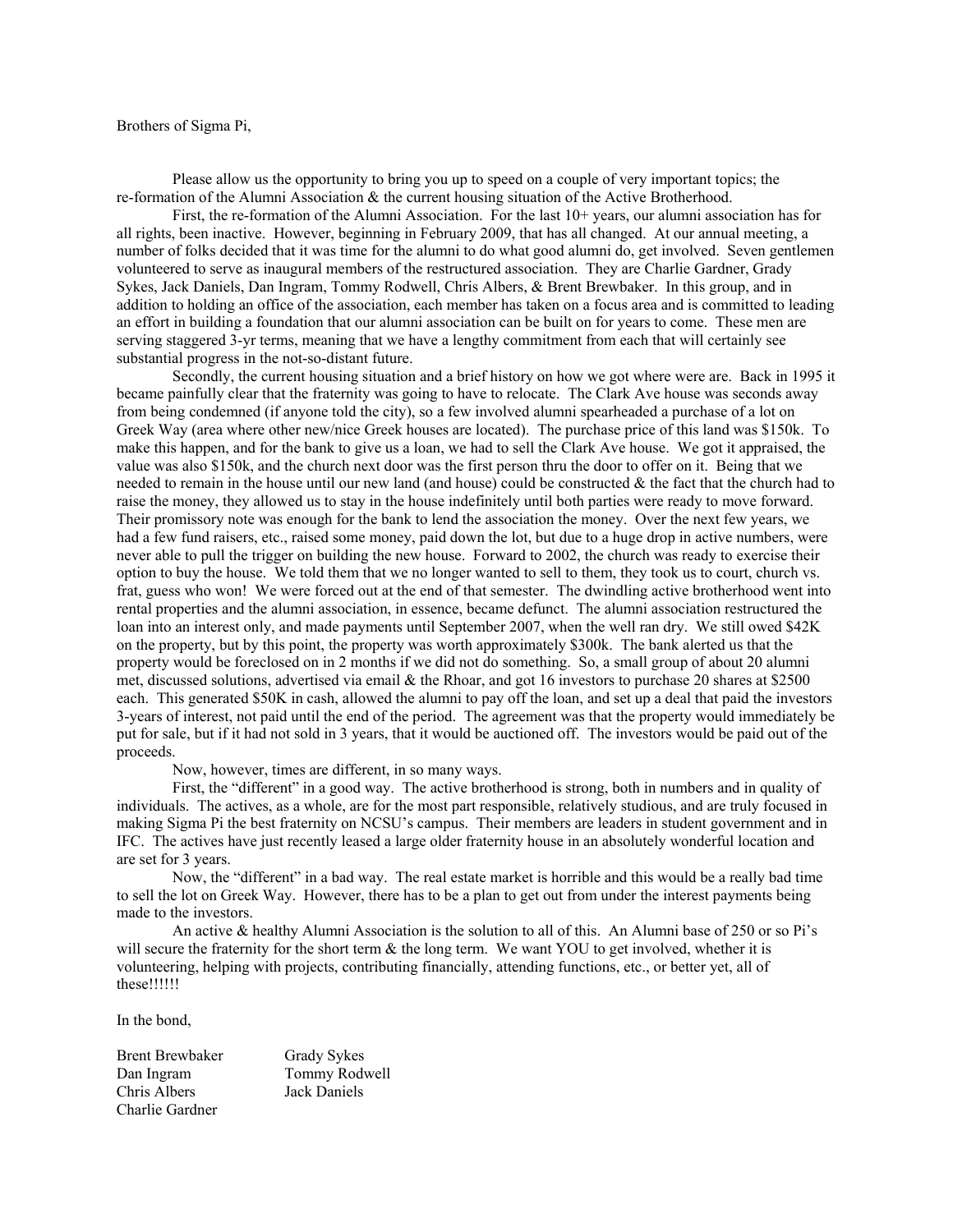# **Board of Directors Updates**

# **Update from Brent Brewbaker, President**

I have been an officer of the Sigma Pi Alumni Association for about 10 years, serving as the Vice-President. However, a combination of there not being much to do in the absence of a house, along with an active brotherhood that seemingly was fading away, my role was virtually pointless. Occasionally there would be a small decision that the three officers would have to make, but certainly nothing consequential. For that matter, the entire Alumni Association was basically defunct. The few times there was a hint of interest, it was seemingly followed with disappointment.

However, that has changed now! The active brotherhood is flourishing in numbers, but more importantly, in quality. It is comprised of young leaders who are emphatic about making Sigma Pi one of the top fraternities at NC State. These guys are already well on their way, but with the help of strong alumni backing, the sky is the limit.

The truth of the matter is, that we already have a substantial alumni base (more than 500), we just did not know how to corral it. I interact with 40-50 Sigma Pi brothers, and have for almost 20 years, on a daily/weekly basis. Once I started meeting alumni from other generations, I realized that they were also active in groups of Sigma Pi guys. I knew that this was the time to push forward and get not only myself back truly involved, but to lead an effort to getting everyone active in this movement.

When I shared my vision with the group of folks that attended the alumni meeting back in February (which by the way was put on by and paid for by the actives), I could see the gleam in some of the guys' eyes. We elected seven officers, got significant time contribution commitments from many people, and are in the process of putting together an outstanding Alumni Association. My fellow Association directors voted me into the position of President, and I am committed to driving this effort where it needs to be.

I am requesting for YOU to get involved and help make Sigma Pi be an organization that we can all be proud of today and in years to come! Email me at [ncsubrew@aol.com](mailto:ncsubrew@aol.com) and let me know how you would like to be involved.

In the bond, Brent Pledge Class – Spring 1990

## **Update from Dan Ingram, Vice President**

It is sometimes hard to believe 15 years have passed since I have been an active brother. Our Rho chapter has given me many reasons to be thankful. While today it's softball, tailgating and catching all the Wolfpack games with Rho alumni, I have many great memories, friends and experiences from my active years at Rho chapter.

At the recent Founder's Day event in February it was easy to see the passion of the current actives and the incredible job they have done in rebuilding Rho chapter in recent years. While I have not been actively involved in almost 10 years with the Alumni association this event led me to re-dedicate my efforts and energy to contribute to helping build a foundation for our Alumni Association for years to come.

In addition to the traditional duties of Vice President this year I will be working with Jack Daniels, Alumni Association Director, to roll out an annual alumni dues structure and later in the year we will announce a Capital Campaign to assist in our future goals. We look forward to establishing a regular communication for the Alumni and developing annual alumni activities that we can all look forward to participating in for years to come.

I look forward to renewing the brotherhood we share. It will be great to see and hear from all of you soon.

In the bond, Dan Ingram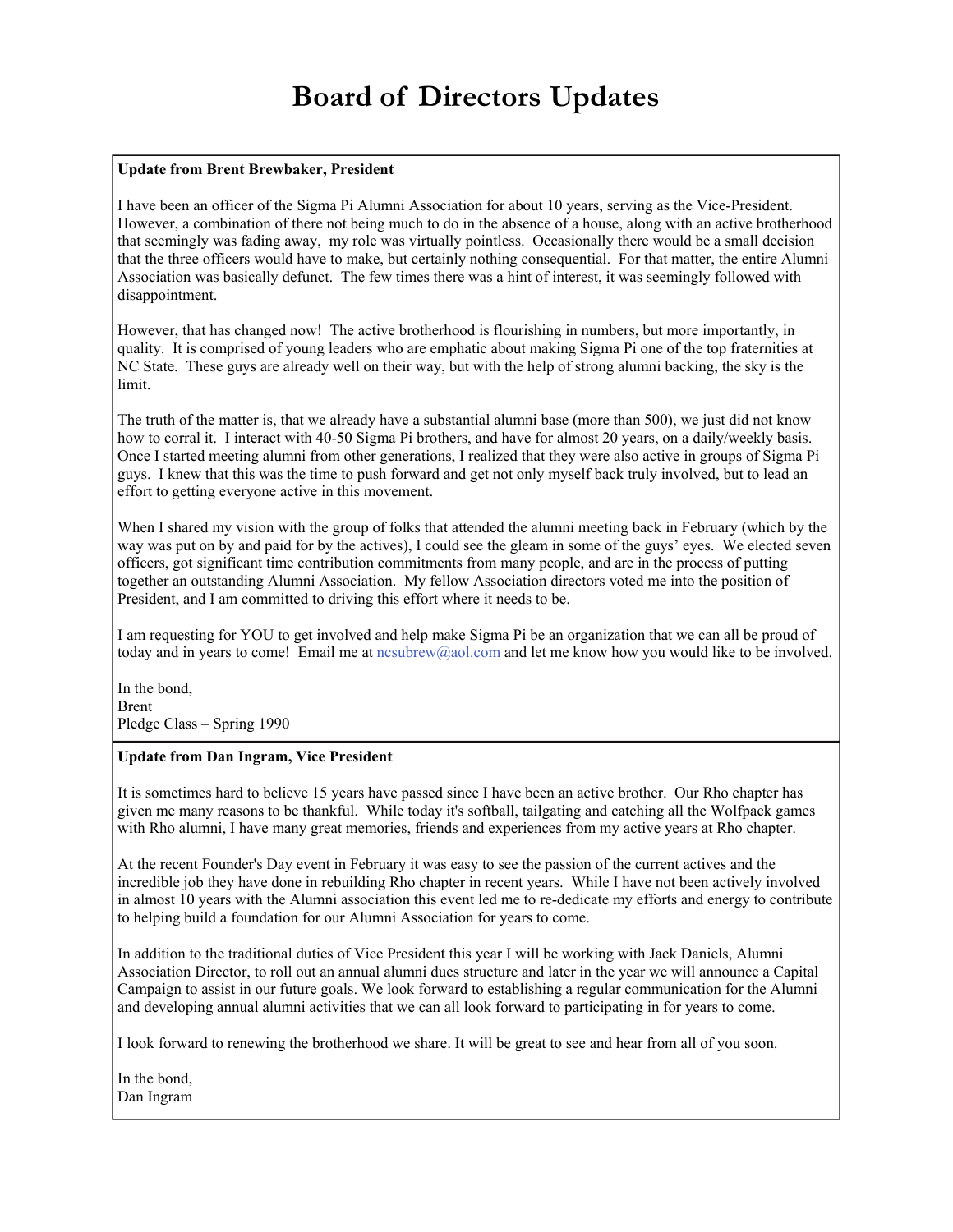#### **Update from Chris Albers, Treasurer**

If you are reading this letter, I know Sigma Pi has changed your life as much as it has changed mine. It has brought me countless good times (some of which I cannot remember) and a life that has always been rich with friends that have helped me in so many ways over the years. We still gather regularly and they continue to be a huge part of my family and my life. My Dad told me a long time ago that what I have (with Sigma Pi) is rare and it should be nourished and encouraged. I agree!

You know how you remember exactly what you were doing during significant dates in history? My first official day as Treasurer of the Alumni Association was September 11, 2001. Not a good start!

Back then, the role of treasurer was more involved, but due to the recent past as described in Brent's email, it has been somewhat minimal over the past few years. We still pay taxes on our property and we took out a loan from some Alumni, but we are down to only one active bank account and have stopped all credit card contributions. We have also loaned a small amount of cash to the active brothers to help with a cash flow problem, this money is due later this year. As of the writing of this update, we hold about \$2000 in the bank. So as you can see, we need to feed the pig to build up reserves and pay back our loans. This can only be done with alumni support.

We hope to revitalize interest in the Alumni Association and enable the current brotherhood to continue their good work and keep the history and future of Sigma Pi alive. Small contributions and a commitment from all to pay annual alumni dues will give us the ability to reach our goals. By doing our part as alumni we will be able to ensure many more young men can experience what we have and increase our network of future alumni.

Details on the dues and how to contribute are included in this Newsletter. Thanks for your help!

In the bond, Chris Albers Pledge Class – Fall '88

#### **Update from Charlie Gardner, Secretary**

I have not been actively involved in Sigma Pi Alumni Affairs in over 10 years. I have decided to get re-involved for a number of reasons:

- First and foremost is that my son has become a Sigma Pi Brother at NCSU
- My best friends are still Sigma Pis
- The current active brotherhood has shown unbelievable improvement and initiative

And the alumni association is undergoing a revival, which I can't resist being a part of.

When I became Secretary of the Rho Chapter Alumni Association, I very quickly realized we were missing some important "stuff". Somewhere in the moving and relocating of the Chapter residence, the alumni association lost it's past meeting minutes and, most importantly, it's By Laws. I checked with a number of former alumni secretaries and treasurers and still could not locate any copies. If you read this and can put your hands on a copy (or the original) of the alumni association By Laws, please let me know at 919 552 7091 or send an email any of us on the Board. In the likely event that none of you kept a copy of the By Laws, I contacted National and asked them if the could provide a model that I might use. I am currently going through that and making modifications suitable for our chapter. After the board reviews it, I may need some of you to review and suggest additions, deletions or modifications. If you're interested, let me know. Absent volunteers, I will call on some past officers for their review and input. Completing this prior to an annual meeting is my goal.

I have also begun keeping soft copies of the alumni board meeting minutes. If you'd like to see any (I will have minutes for three meetings by the time you read this).

Finally, I will try to develop a better system for retaining the association's documentation for use by future administrations. My focus will probably be on some electronic storage where possible. If you have other ideas, send them on.

In the bond, Charlie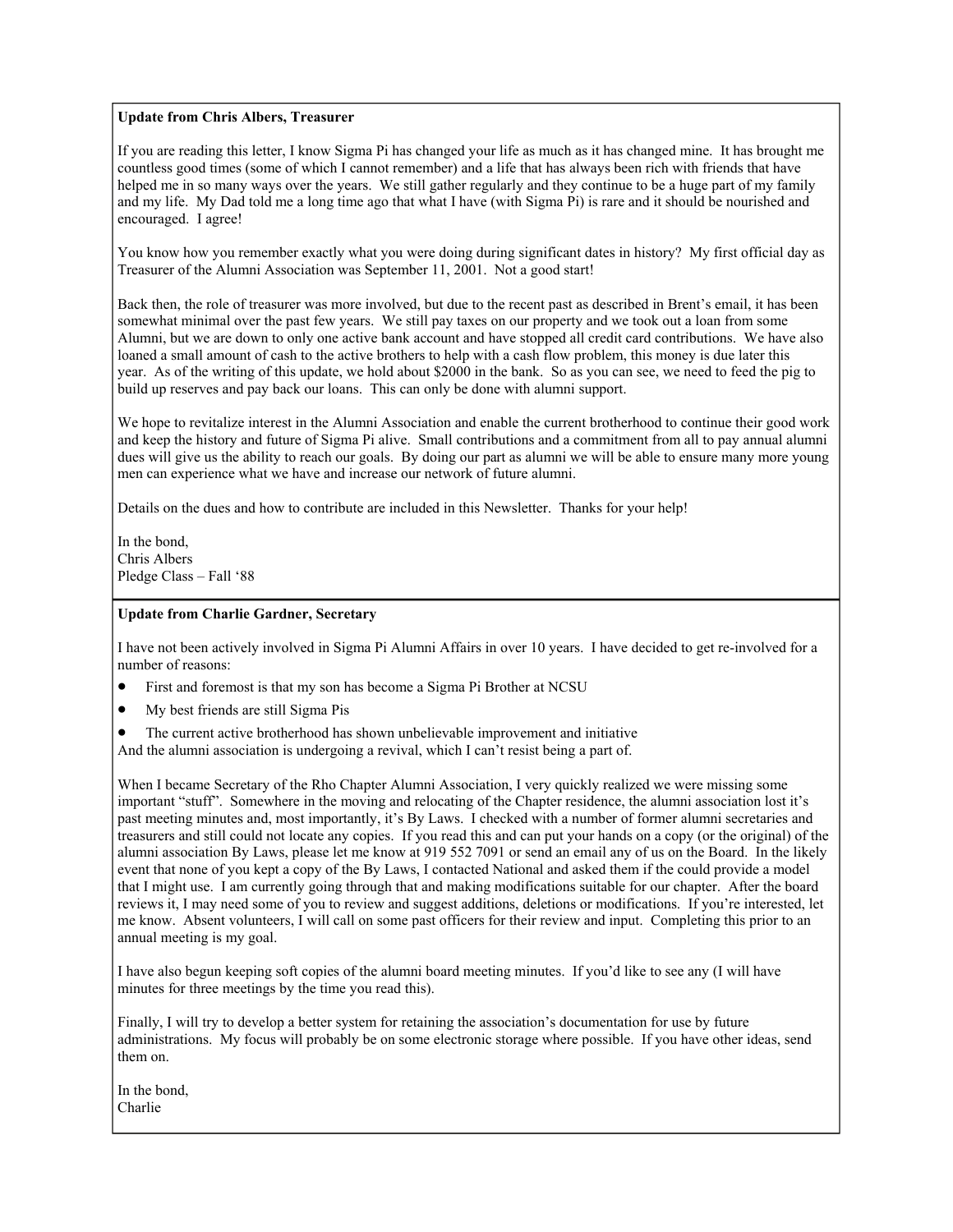## **Update from Grady Sykes, Director**

I pledged Sigma Pi in the fall of 1953 after enrolling at N C State College. This was a new experience for me in that none of my relatives had ever gone to college much less pledged a fraternity. My memories of Rho Chapter during my freshman year were good ones, even including Hell Week. During my undergraduate years I was very active in the fraternity. I became First Counselor my sophomore year, Second Counselor my junior year and Sage my senior year. The experiences and friendships at Sigma Pi meant a great deal to me and, therefore, Sigma Pi has remained in my heart throughout the years.

After graduating I tried to remain in contact with Rho Chapter by dropping by at Homecoming, Orchid Ball and other special events. But try as you will, as the years went by the visits became less and less. I did manage to keep up with Rho Chapter via the Rhoar and news in the Emerald. I recently attended a Founder's Day event in February and volunteered to serve a two-year term as a Director in the Alumni Association. I appreciate this challenge to get involved with the fraternity again.

I look forward to this opportunity as a Director to work in the area of housing. Since the fraternity moved form the house on Clark Avenue, the Alumni Association, with the help of a group of alumni, has purchased a lot near the corner of Gorman Street and Avent Ferry Road. Meanwhile the fraternity, which has grown in membership and leadership, has moved into a house on Hillsborough Street with a three-year lease. In addition a new fraternity row called Greek Village has been started. I will be working with the Board of Directors and the Alumni Association to decide on the best housing option for Rho Chapter in the future. Options include building on the purchased lot, selling the lot and building in Greek Village, selling the lot and buying/building in another area, or continuing to lease. I look forward to your input as we decide on future housing for Rho Chapter.

In the bond, Grady

## **Update from Tommy Rodwell, Director**

I pledged Sigma Pi in the Spring of 2002, as a member of the last class to go through the old house on Clark Avenue. The summer after my pledge semester we lost the house that was special to all of us. Perhaps it was the end of an era, but it was also a new beginning for the fraternity. Through various means our numbers were whittled down by the loss of the house and other factors, to a core group of around 10 guys, mostly new initiates. As younger guys, we didn't have a clue how to run the fraternity, being only a semester or two removed from pledging, yet we also didn't want our pledge semester to be our last in the Fraternity.

We recruited and ran the Fraternity from our apartment for about a year, until we were fortunate to discover the old AGR house on Park Avenue (behind the YMCA) which we leased and assumed as the new Fraternity house in the Fall of 2003. With a house to build on and relentless recruiting efforts, we were able to avoid Nationals coming in to re-colonize the chapter. We gained a few good sized pledge classes of very dedicated individuals, and were able to build on the effort and continue to grow the Fraternity. The Fraternity now stands at over 50 members, with large pledge classes coming in every Fall and Spring. The Chapter is moving in the right direction and has a lot of positive momentum, something only amplified by the new house.

During my time in the Chapter as an active member I served on the Executive Council for three years as the Herald. In our revamped Alumni Association, I will be serving as the Alumni/Active Liaison, tasked with keeping both the undergraduate chapter and the alumni apprised of developments and coordinating mutual events. I will assist the Chapter Director, the undergraduate EC, and the Alumni Board in moving in a cohesive and progressive manner. Being not too recently removed from my undergraduate days and still very active since then, I know all members of the Chapter well, providing a good foundation for these efforts. I hope to see/meet many of you at the events we will be planning for the Alumni and Actives with hopes of rekindling a stronger bond between us all as Brothers of Sigma Pi.

In the bond, Tommy